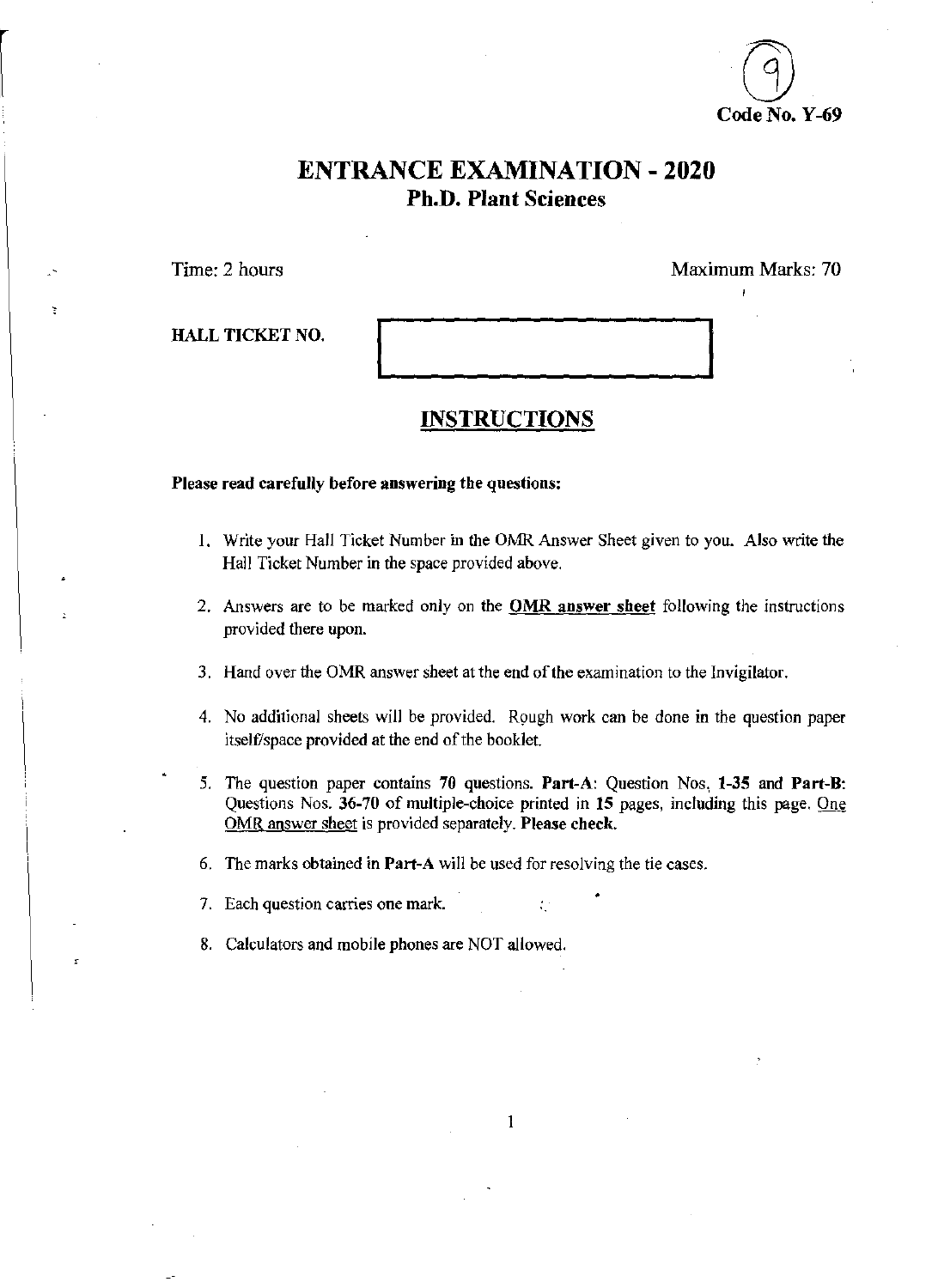### Part-A

1. Over expression of the gene encoding 5-enolpyruvyl shikimate 3-phosphate synthase in transgenic crop plants causes resistance to

A. 2,4-0 B.dicamba C. glyphosate D. glufosinate

2. In CRISPR-Cas9 system, binding and cleavage of DNA by Cas9:gRNA require recognition of a short trinucleotide protospacer adjacent motif (PAM) in the target genome. The correct sequence of this PAM  $(5'-3')$  is  $\qquad$ .

A.NAA B.NGG C.NTT D.NCC

3. Consider the following statements about designing primers for PCR. Which of the statements are correct?

(i) The orientation of primer sequence should be  $3'$  to  $5'$  as it enables the synthesis in  $5'$  to 3' direction

(ii) The forward and reverse primers should have similar melting temperatures as it enhances the specificity

(iii) Primers with melting temperatures above 65°C have a tendency for secondary annealing

(iv) The GC content of primer should be 20% or less as it enables easy melting and annealing

A. (i) and (ii) B. (ii) and (iii) C. (ii), (iii) and (iv) D. (iii) and (iv)

4. A foreign DNA was cloned into lacZ site of a plasmid that also contains ampicillin resistance gene. The pJasmid was then transformed into E. *coli* and plated on two different media. How will you screen the positive colonies?

(i) Medium containing IPTG and X-gal but no ampicillin.

(ii) Medium containing IPTG, X-gal and;ampiciliin.

A. White colonies that grow on (i) but not on (ii) are positive

B. White colonies that grow on (ii) are positive

C. Blue colonies that grow on (i) but not on (ii) are positive

D. Blue colonies that grow on (ii) are positive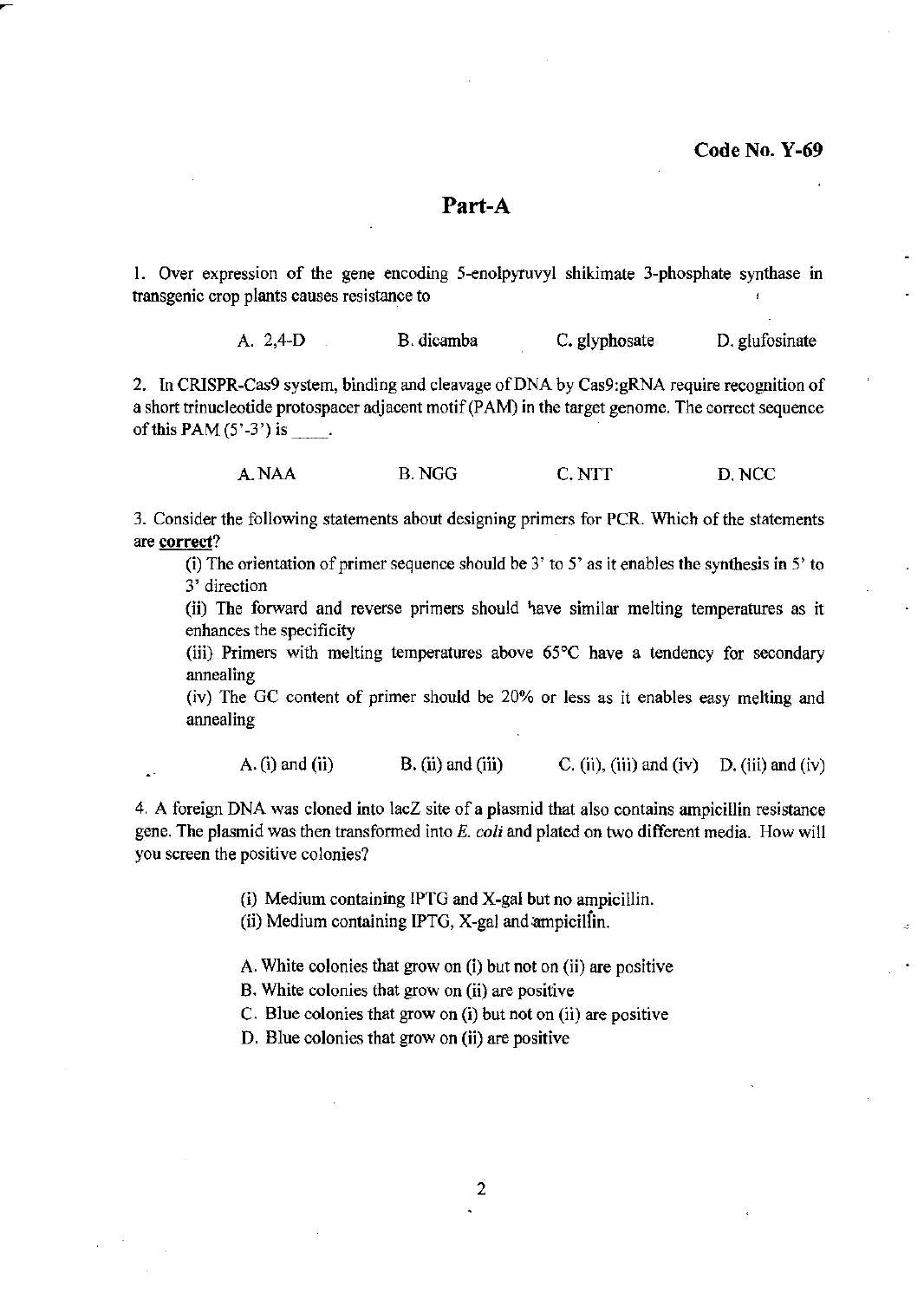#### 5. Consider the following reactions. The enzyme classes that catalyze these processes are:

(i) ethanol +  $NAD+$  --> acetaldehyde +  $NADH + H+$ 

(ii) glucose +  $ATP \rightarrow$  glucose-6-phosphate +  $ADP$ 

(iii) glucose-6-phosphate <--> fructose-6-phosphate

A. oxidoreductase, transferase, and isomerase, respectively

B. dehydrogenase, phosphatase, and isomerase, respectively

C. hydrolase, transferase, and isomerase, respectively

D. kinase, phosphatase, and isomerase, respectively

6. A single molecule of DNA is amplified by PCR for 25 cycles. Theoretically, how many molecules of ampiicon will be produced?

| A. 11332210 | B. 22443321 |
|-------------|-------------|
| C. 33554432 | D. 44665543 |

7. 'Metabolomics' is used to detect in a biological system?

A. promoter sequences

B. a specific condition induced mRNA molecules

C. specific membrane proteins

D. low-molecular-weight molecules of below 1 kDa

8. Which of the following tool predicts subcellular localization of a protein?

| A. TargetP  | <b>B.</b> Translate |
|-------------|---------------------|
| C. ClustalW | D. Dotlet           |

9. Which of the following enzymes is used for RACE (rapid amplification of cDNA ends) experiment?

A. T4 DNA ligase

B. restriction enzyme HindIII

C. specific membrane proteins

D. terminal deoxynucleotidyl transferase

10. Why EDTA (ethylene-diamine-tetraacetic acid) molecule is widely used in molecular biology experiments?

A. It directly degrades enzymes

B. It inhibits activities of various enzymes by chelating their essential cofactors

C. It can directly activate enzymes

D. It is a pH regulator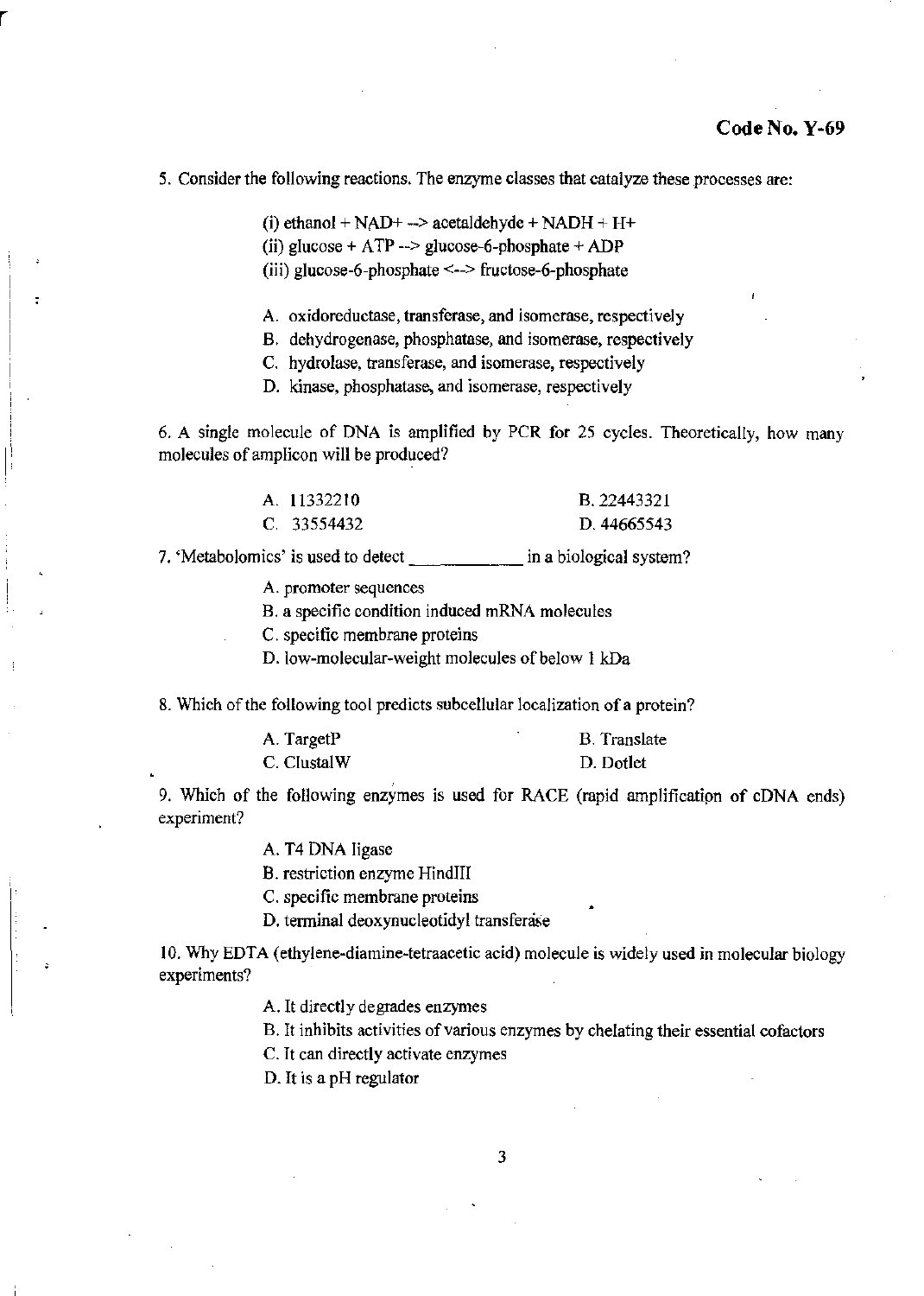II. Principle of which of the following chromatography techniques is not dependent on affinity based purification?

- A. Nickel column for 6xHis tag proteins
- B. Antigen immobilized column for antibodies
- C. Sephadex G50 column for desalting
- D. Streptavidin column for biotinylated molecules

12. Proteins can be separated using two-dimensional electrophoresis performed under denaturing conditions based on which of the following characteristics?

| <b>First Dimension</b>      | <b>Second Dimension</b>  |
|-----------------------------|--------------------------|
| A. Subunit molecular weight | Density                  |
| <b>B.</b> Density           | Charge                   |
| C. Isoelectric point        | Subunit molecular weight |
| D. Hydrophobicity           | Subunit molecular weight |

13. A traditional Northern blotting technique **cannot** be used to determine which of the following information?

A. the size of the mRNA species

- 8. the amino acid sequence of the protein coded by the mRNA species
- C. the relative levels of the mRNA species in different tissues
- D. the half-life of the mRNA species

14. Particular RNAs that are important for the development are located in the distinct regions of Arabidopsis embryo. This can be demonstrated by using

| A. Western blotting      | B. Northern blotting    |
|--------------------------|-------------------------|
| C. In situ hybridization | D. In vitro translation |

15. An  $\alpha$ -helical structure of a protein in solution is best determined by

A. Fluorescence spectroscopy

B. UV-visible absorbance spectroscopy

C. Circular dichroism

D. Analytical ultracentrifugation . 16. One of the techniques that can be used to show the fluidity of bio-membranes is

- A. Phase-contrast microscopy B. Fluorescence microscopy
- C. Electron microscopy D. Compound microscopy

17. The method for assessing the statistical significance of the positions of branches in a phylogenetic tree is called \_\_\_\_.

| A. Bootstrapping | B. Scoring         |
|------------------|--------------------|
| C. Normalizing   | D. Reappropriating |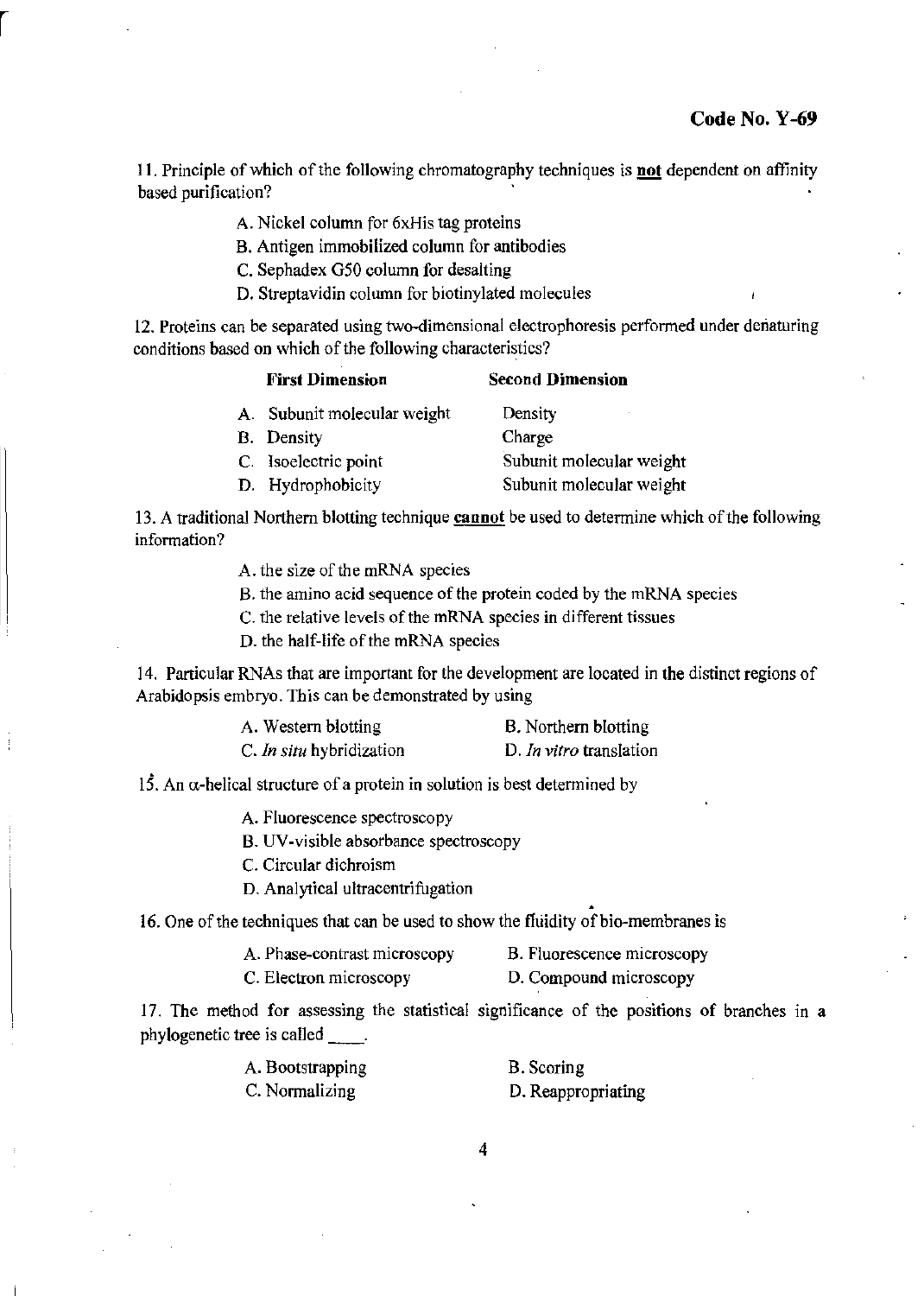18. Three researchers (M, N, 0) were identifying the proteins that interact with a transcription factor, TF. M performed gel filtration assay and identified that TF was found along with proteins  $\alpha$ ,  $\beta$ ,  $\gamma$ , and  $\delta$ . N performed co-immunoprecipitation experiments using TF-specific antibodies and identified  $\alpha$ ,  $\beta$ , and  $\gamma$ . O did yeast two-hybrid screen and identified only  $\beta$ . The below are the conclusions made to explain all the results. Which of these conclusions best explains the result?

(i)  $\alpha$ ,  $\beta$ ,  $\gamma$ , and  $\delta$  are in a complex with TF

(ii) TF directly interacts with  $\beta$ 

(iii) Only  $\alpha$ ,  $\beta$  and  $\gamma$  are in complex with TF

(iv)  $\delta$  is probably weakly associated with TF.

| A. $(i)$ , $(ii)$ and $(iii)$ | $B. (i), (ii)$ and $(iv)$ |
|-------------------------------|---------------------------|
| C. (i), (iii) and (iv)        | D. (ii), (iii) and (iv)   |

19. Tn which of the following molecular biology techniques the term "driver" and "tester" is being used?

| A. Microarray hybridization  | B. Illumina genome analyser           |
|------------------------------|---------------------------------------|
| C. Subtractive hybridization | D. Serial analysis of gene expression |

20. After the outbreak of Coronavirus in Wuhan, China, several research groups have perfonned the complete genome sequencing of this virus strains collected from different geographical region of the world and submitted in NCBI database. One research scholar from University of Hyderabad wanted to compare genome sequences of all strains and prepare its dendrogram. Which of the following software/tool you will suggest him/her for preparing dendrogram?

| A. KEGG    | <b>B. PHYLIP</b> |
|------------|------------------|
| C. FGENESH | D. Vgas          |

21. Which among the following indicate different types of DNA markers?

| A. RFLP, AFLP, SSR | B. ddATP, ddGTP, ddCTP   |
|--------------------|--------------------------|
| C. BAC, PAC, YAC   | D. BLAST, PFAM, GeneMark |

22. In some of the plant molecular biology and functional genomics studies, few chemicals like Ethyl methanesulfonate (EMS) and Ethyl nitrosourea (ENU) are used. What are the functions of these chemicals?

- A. EMS is chemical mutagen whereas ENU is fertilizer for plant growth
- B. EMS is chemical mutagen whereas ENU is a dye which intercalates between nitrogenous bases of DNA
- C. EMS is used for cleaning plant seeds whereas ENU is used for RNA purification
- D. Both are chemical mutagens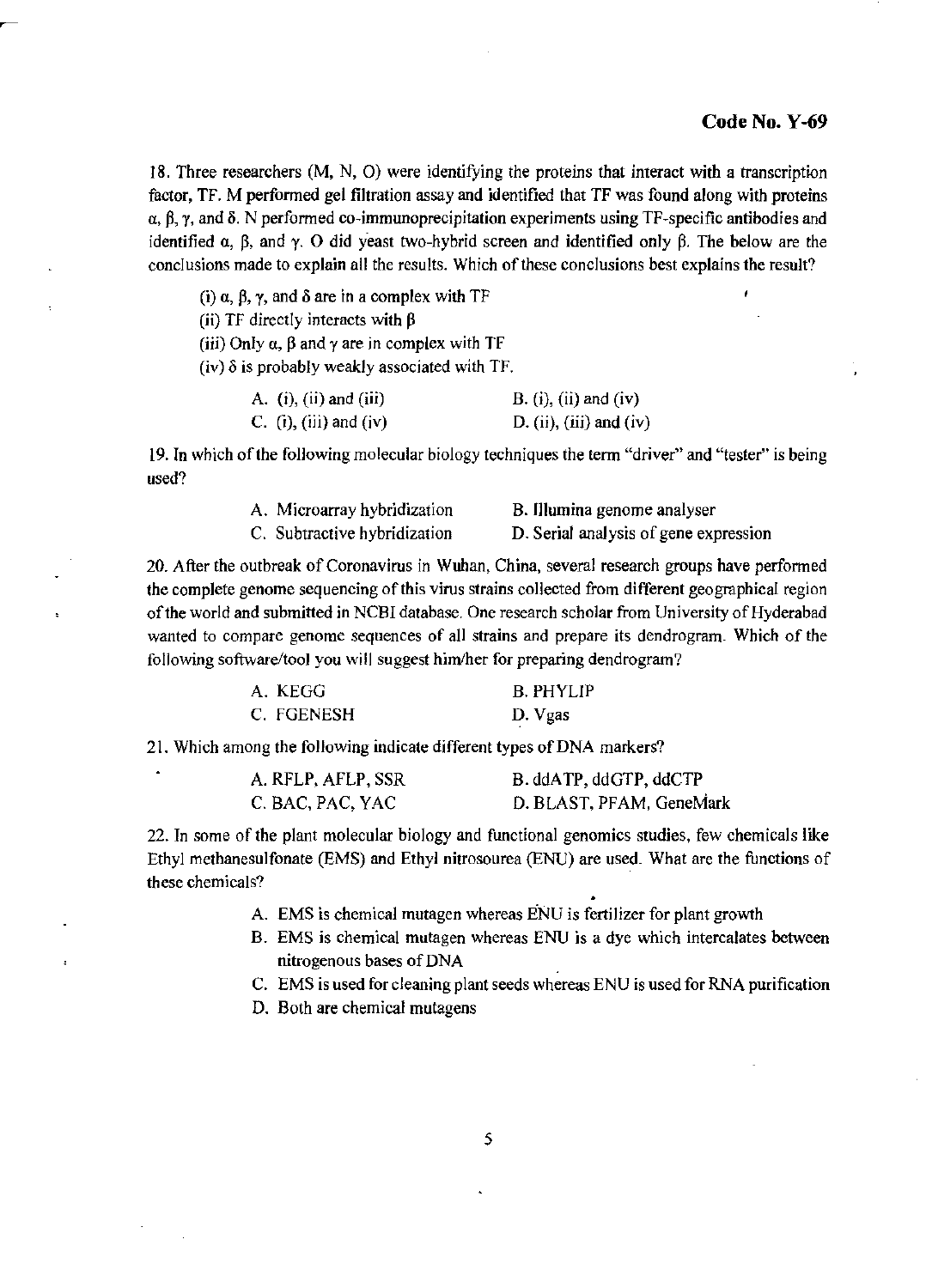23. In molecular cloning experiments, 1:3 and 1:6 vector-to-insert ratio is often recommended for sticky-end and blunt-end cloning ligation reactions, respectively\_ A student has been asked to carry out two separate *in silico* ligation reactions for sticky-end cloning and blunt-end cloning using a common vector (plasmid size: 12-kilobase). The amount plasmid DNA of this common vector to be taken in each reaction is 50-nanogram. If size of the insert to be used for sticky-end cloning is 8-kilobase, whereas the insert size for blunt-end cloning is 4-kilobase, calculate how much amount of each insert, for sticky-end and blunt-end cloning, respectively, would be required in each ligation reaction, keeping the vector-ta-insert ratios same as recommended.

- A.IOO ng for sticky~end and 200 ng for blunt-end
- B. 50 ng for sticky-end and 100 ng for blunt-end
- C. 100 ng for sticky-end and 100 ng for blunt-end
- D. 200 ng for sticky-end and 100 ng for blunt·end

|    | Α              |         | B                           |
|----|----------------|---------|-----------------------------|
| a. | <b>COBRA</b>   | ι.      | Taqman <sup>®</sup> probe   |
| b. | SARS-CoV-2     | ii      | Protein-protein interaction |
| c. | Y2H            | <br>111 | Fokl                        |
| d. | Genome-editing | IV      | BstUI                       |

24. Match the items listed in "A" with the most relevant match listed in "B"

| A. $a(iv)$ , $b(i)$ , $c(ii)$ , $d(iii)$ | B. a(iii), $b(i)$ , $c(ii)$ , $d(iv)$ |
|------------------------------------------|---------------------------------------|
| C. $a(iv)$ , $b(ii)$ , $c(i)$ , $d(iii)$ | D. a(iii), $b(ii)$ , $c(i)$ , $d(iv)$ |

25. Which of the answers is true for the given statements on Barnase-Barstar system expressed in a cell?

Statement 1: Barnase is a ribonuclease which when expressed is lethal to the cell. Barstar is a strong repressor gene that prevents barnase action.

Statement 2: If both of these genes are constitutively expressed in a cell, barnase action will be impaired and the lethal effect of its expression will be suppressed.

A. Statement I is incorrect whereas statement 2 is true.

B. Statement 1 is true whereas statement 2 is incorrect.

C. Both statements are true.  $\therefore$ 

D. Both statements are incorrect.

26. How many unrooted trees are possible in a phylogenetic analysis, if the number of taxa taken in the analysis is two?

| A. Zero<br>B. One | C. Two | D. Four |
|-------------------|--------|---------|
|-------------------|--------|---------|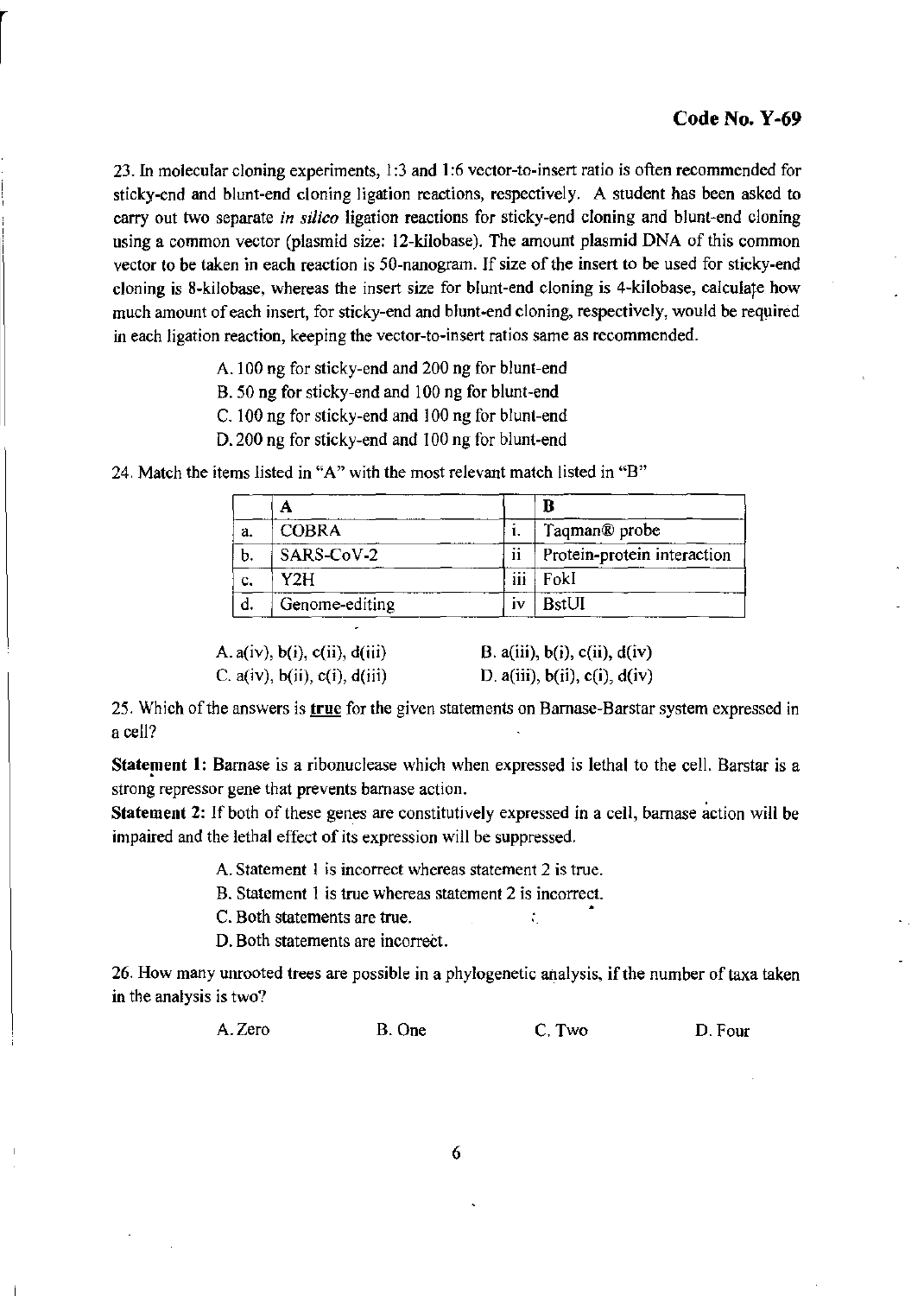¥

27. Which of the following methods of the gene expression should be used in an experiment if one of the objectives of the study is also to have information on the expressed novel genes?

A. Northern blotting

B. Serial analysis of gene expression

C. Quantitative real-time PCR

D.Microarray

28. Which of the answers is  $true$  for the given statements on herbicide resistance in transgenic crops?

Statement 1: Glufosinate inhibits the activity of enzyme 5-enolpyruvylshikimate-3-phosphate synthase (EPSPS) of the shikimate pathway in plants.

Statement 2: An insensitive EPSPS allele is overexpressed to introduce herbicide tolerance trait in transgenic crops.

A. Statement I is incorrect whereas statement 2 is true.

B. Statement 1 is true whereas statement 2 is incorrect.

C. Both statements are true.

D. Both statements are incorrect.

29. The screening approach which is adopted to screen large sets of plant populations using DNA markers is to group segregating genotypes into resistant and susceptible classes, What are these classes known as:

| A. Purelines | B. Inbreds          |
|--------------|---------------------|
| C. Bulks     | D. Doubled haploids |

30. Which one of the following DNA·based markers can be used to quantify the mRNA transcripts ofa gene?

A. Mini satellite marker B. Microsatellite marker

C. Single nucleotide polymorphism D. Expressed sequence tag marker

31, A genetic approach wherein exogenous or modified deoxyribonucleic acid (DNA)-based vectors are randomly integrated into the recipient genome and the altered genes are screened using the known vector sequence as a probe is known as: •

| A. Insertional mutagenesis | B. Promoter trapping  |
|----------------------------|-----------------------|
| C. Transposition           | D. Chromosome landing |

32. Snapdragon flowers exhibit codominance. When red flowered plants are crossed with white flowered plant, the possibility of an F2 offspring being homozygous is

> $D.3/4$ A. 1/4 B. 1/2 C. 1/12

> > 7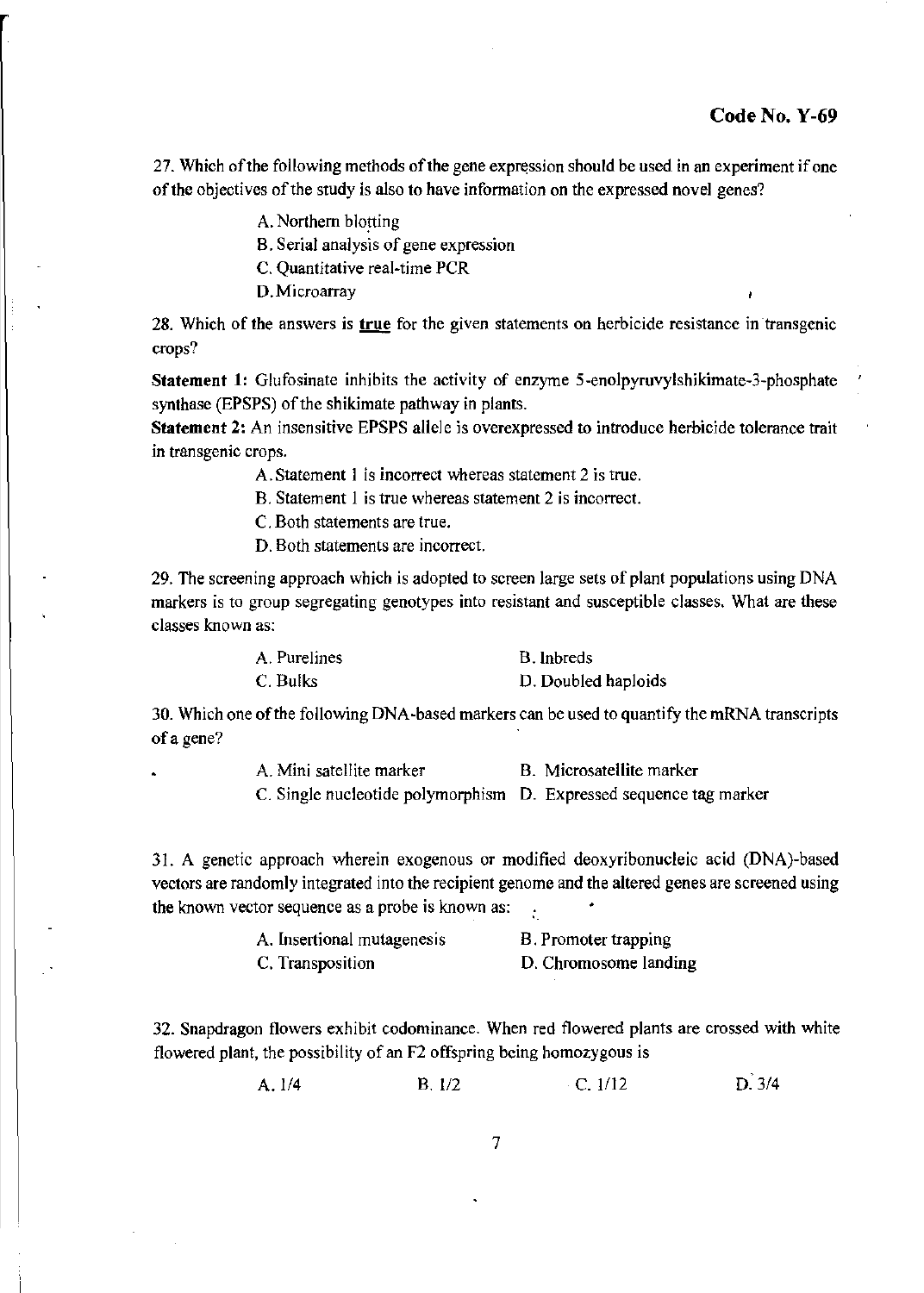33. Which of the following statements is not true about phenylmethylsulfonyl fluoride (PMSF)?

A. It binds covalently to the active site serine residue in trypsin and chymotrypsin

- B. It has greater solubility and highest stability in aqueous solutions
- C. Effective in most protein solutions at 0.1 to 1 mM final concentration
- D. It inhibits mammalian acetylcholinesterase

34. Consider the following statements.

I. *In vitro* androgenesis is more commonly used for haploid production in different crop species than *in vitro* gynogenesis as it is more efficient and easy to culture

II. Haploid plants produced through *in vitro* gynogenesis are fertile and can set seeds

III. Chromosome doubling of haploid plants produced from pollen embryogenesis restores fertility and results in homozygous diploids

IV. Diploid plants produced through anther wall tissues in anther cultures are somatic diploids

Which of the following statements related to above are correct?

- A. Statements I, II and III are correct
- B. Statements I, II and IV are correct
- C. Statements I, 1II and IV are correct
- D. Statements II, III and IV are correct

35. Hairy root cultures for secondary metabolite production are induced by transforming plant cells with

,

A. Virus

B. *Agrobacterium tumefaciens* 

C. *Bacillus thuringiensis* 

D. *Agrobacterium rhizogenes*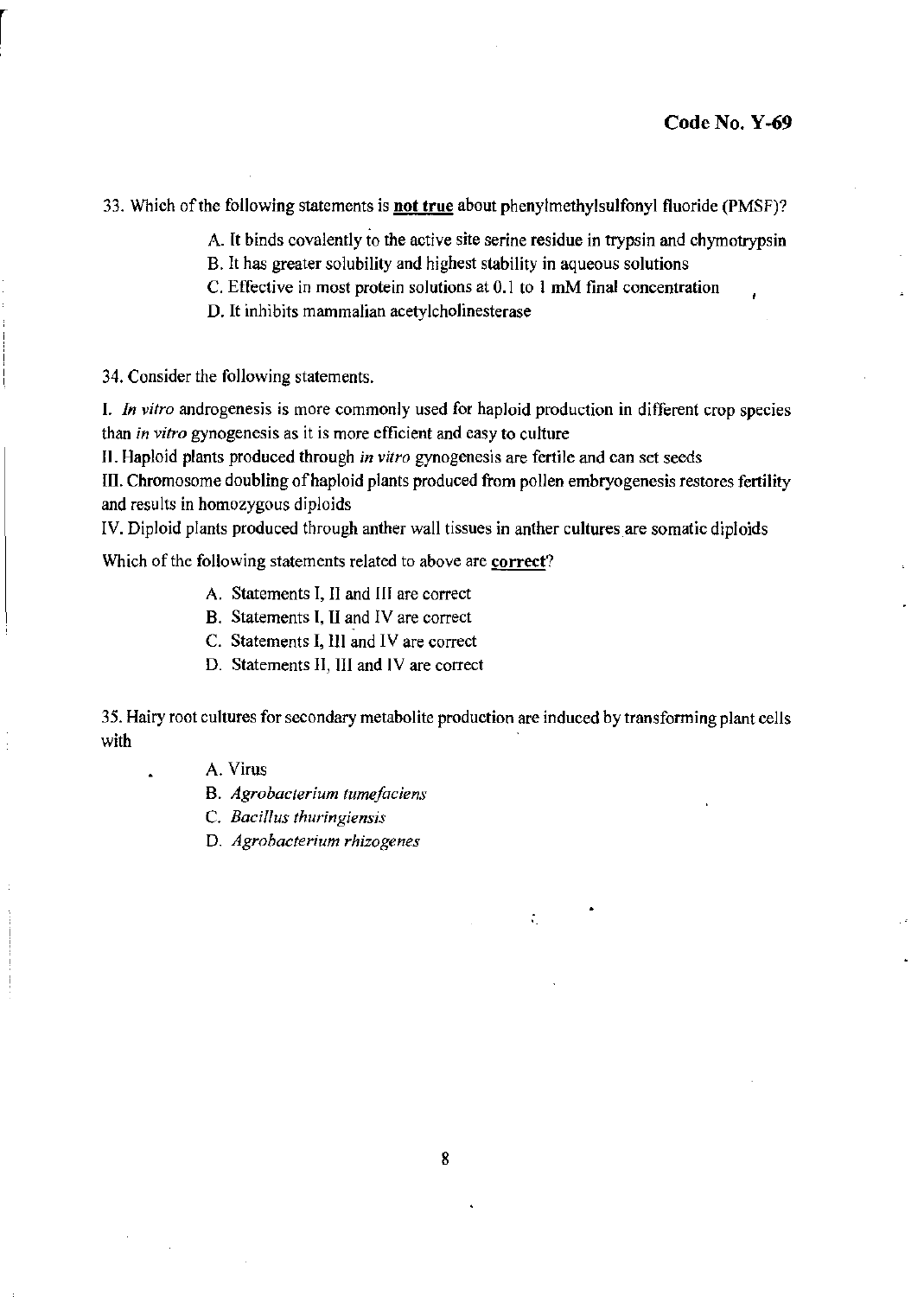## Part-B

36. Which of the following transcription factor families is plant-specific?

| A. AP2  | B. bZIP |
|---------|---------|
| C. MYB- | D. WRKY |

37. In tRNA,  $\Psi$  (Psi) -arm is named for the presence of  $\qquad$ .

| A. amino-pseudopurine   | B. pyrimidinediol  |
|-------------------------|--------------------|
| C. uracil-pseudouridine | D. dioxypyrimidine |

38. Which of the following statements about protein structure is/are **correct?** 

(i) Hydrophobic amino acid side chains are buried inside globular proteins

(ii) Beta-sheets are stabilised by hydrogen bonds between parallel or antiparallel strands

(iii) Amino acids in coils have an undefined, random position

(iv) Protein secondary and tertiary structure can be changed by high salt concentration

| $A.(i)$ and $(ii)$ | B. (i) only     |  |
|--------------------|-----------------|--|
| C. (iii) and (iv)  | $D.$ (iii) only |  |

39. Match the **correct** hormonal combination (I) with the response of explant (II) on MS media.

| a. High auxin to cytokinin ratio         | (i) Root initiation                      |
|------------------------------------------|------------------------------------------|
| b. Low auxin to cytokinin ratio          | (ii) Shoot elongation                    |
| c. Auxin alone                           | (iii) Callus initiation                  |
| d. Cytokinin alone                       | (iv) Shoot regeneration                  |
| A. $a(ii)$ , $b(iii)$ , $c(iv)$ , $d(i)$ | B. $a(iii)$ , $b(iv)$ , $c(i)$ , $d(ii)$ |
| C. $a(iv)$ , $b(i)$ , $c(ii)$ , $d(iii)$ | D. $a(iv)$ , $b(iii)$ , $c(i)$ , $d(ii)$ |

40. Which of the following is an example of polyterpene?

| A. Secondary wood |  | B. Natural rubber |
|-------------------|--|-------------------|
| C. Menthol        |  | D. Vincristine    |

41. Antibiotics 'beta-lactams' inhibit bacterial growth by inhibiting  $\frac{1}{\sqrt{1-\frac{1}{1-\frac{1}{1-\frac{1}{1-\frac{1}{1-\frac{1}{1-\frac{1}{1-\frac{1}{1-\frac{1}{1-\frac{1}{1-\frac{1}{1-\frac{1}{1-\frac{1}{1-\frac{1}{1-\frac{1}{1-\frac{1}{1-\frac{1}{1-\frac{1}{1-\frac{1}{1-\frac{1}{1-\frac{1}{1-\frac{1}{1-\frac{1}{1-\frac{1}{1-\frac{$ 

| A. cell wall synthesis     | B. protein synthesis         |
|----------------------------|------------------------------|
| C. cell membrane potential | D. Nucleic acid biosynthesis |

9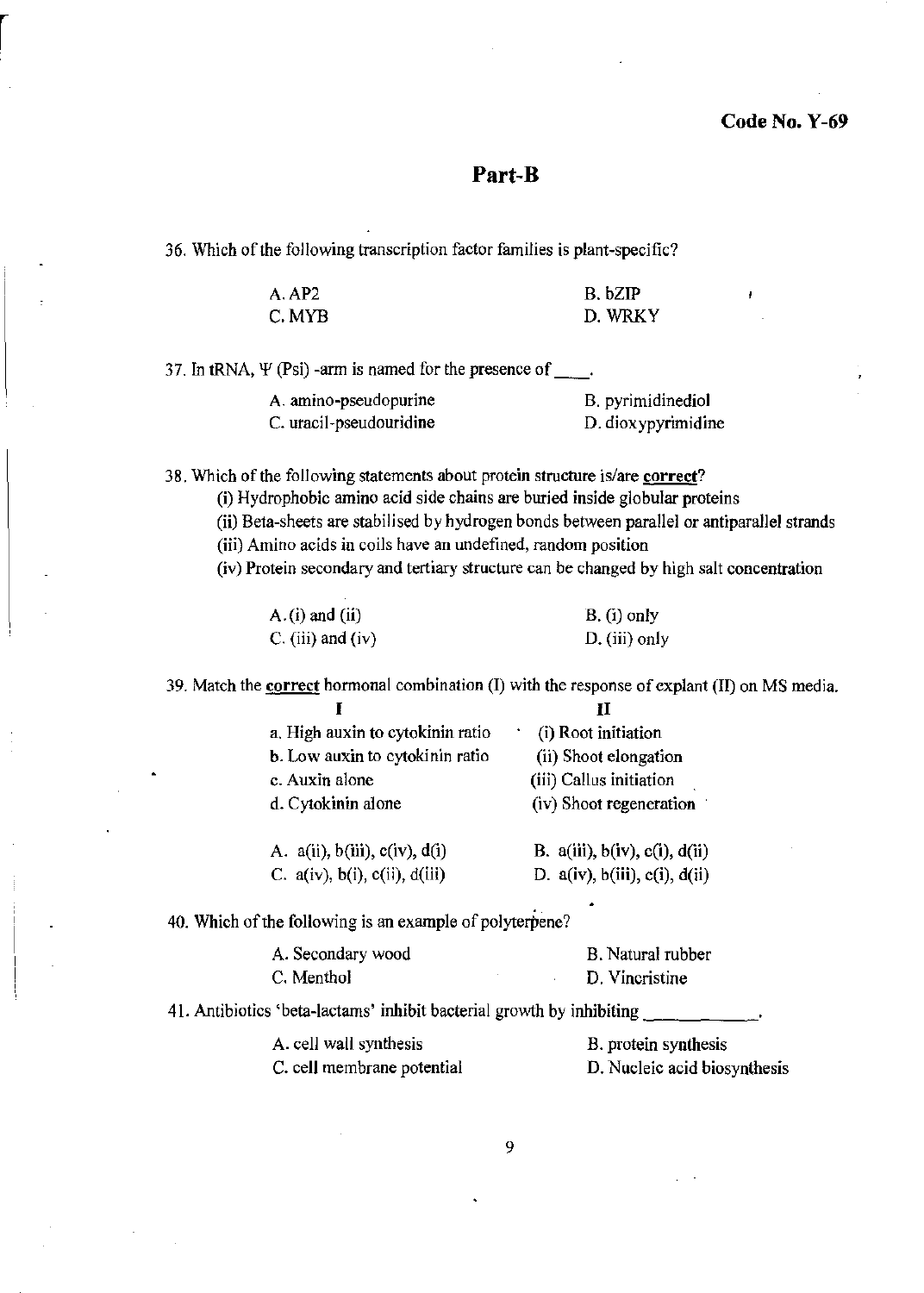42. \_\_\_\_\_\_\_\_\_\_\_\_ is a molecular chaperone.

A. Chlorophyll binding protein located in chloroplasts

B. Binding immunoglobulin protein (BiP) located in the ER

C. Limonene synthase located in leucoplasts

D. Polysomal complex located in cytosol

43. The Shine-Delgarno sequence is a sequence that is referred to

A. S'-end of 16S ribosomal RNA

B. 3'-end of bacterial mRNA downstream of the stop codon

C. 5'-end of bacterial mRNA, upstream of the start codon

D. 3'-end of 28S ribosomal RNA

44. Each cycle of  $\beta$ -oxidation can produce?

A. 1 FAD, 1 NAD+, and 2 C02 molecules

B. 1 FADH2, I NAD+, and 1 acetyl-CoA

C. 1 FADH2, 1 NADH, and I acetyl-CoA

D. 1 FADH2, 1 NADH, and 2 CO<sub>2</sub> molecules

45. The zymogen trypsinogen is converted to active trypsin by

A. binding of a crucial metal ion

B. reduction of a disulphide bond

C. proteolytic cleavage

D. phosphorylation of an active site residue

46. The eukaryotic photosynthesis originated *via-*

A. Endosymbiosis of Cyanobacteria

B. Endosymbiosis of Purple Bacteria

C. Endosymbiosis of Archaea Bacteria

D. From Algae

47. The plant hormone auxin mediates changes in plant growth rate due to

A. increased extensibility of the walls of the affected cells

B. loss of turgor pressure in the affected cells

C. cytoskeletal rearrangements in the affected cells

D. enlargement of vacuoles in the affected cells

48. An upstream activating sequence in a single gene gets deleted and the mutation is expected to be

A. lethal B. cis-dominant C. trans-dominant D. silent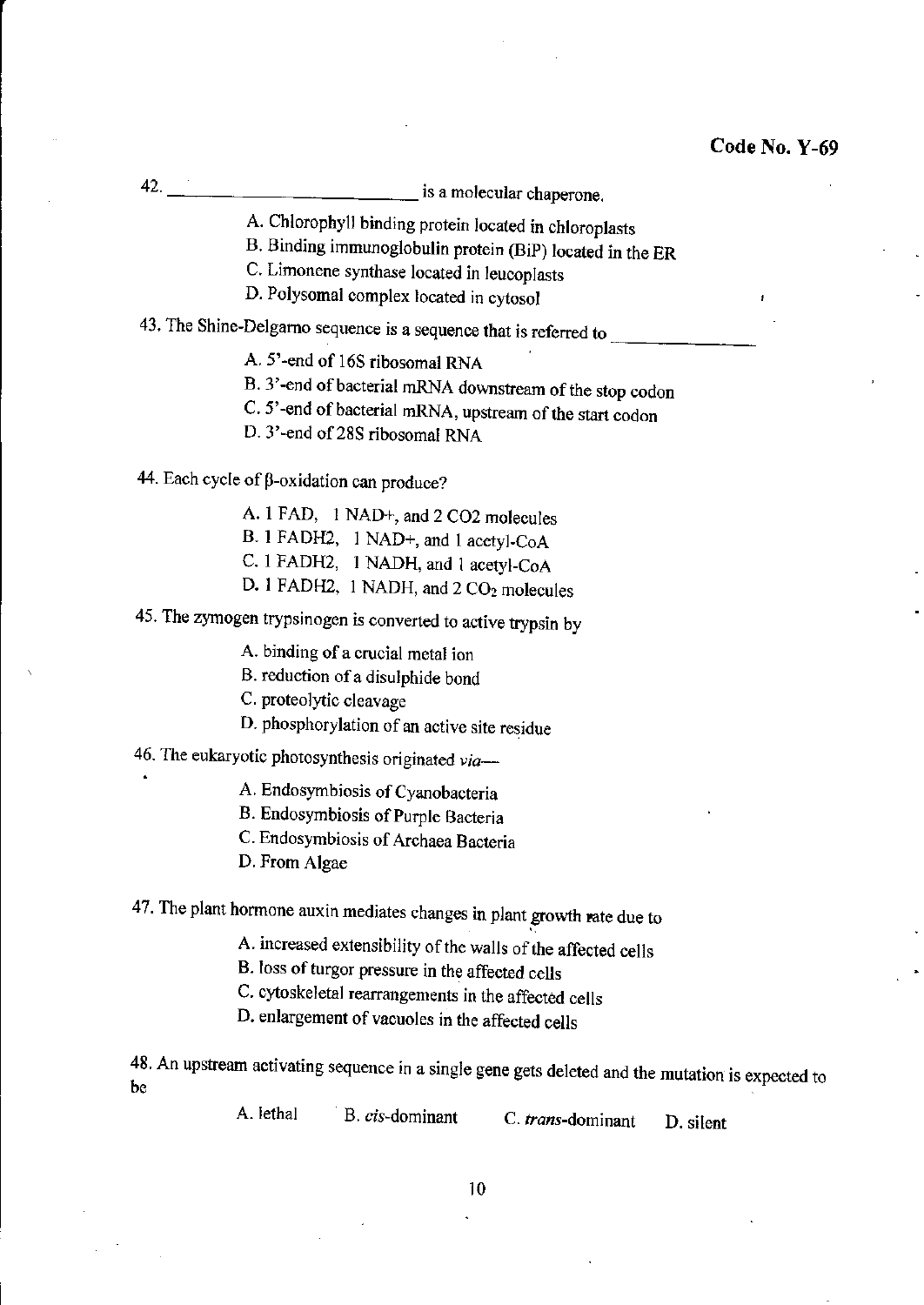#### 49. IdentifY the **correct** matches

- i. Mycoplasmas Obligate parasites
- ii. Mycobacteria Facultative parasites
- iii. Chlamydiae Facultative parasites
- iv. Rickettsia Facultative parasites

| A. i, ii | B. iii. iv | $C.$ ii, iii | D. i. iv |
|----------|------------|--------------|----------|
|----------|------------|--------------|----------|

50. Endoreduplication means\_.

A. splitting up of endoplasmic reticulum (ER) to form rough and smooth ER

B. recurrent DNA replication without consequent mitosis and cytokinesis

C. mobilization of DNA into ER and replication of DNA in the ER

D. replication of DNA in the nuclei and endocytosis of one copy to another organelle

51. Compared to C3 photosynthesis, the C4 process involves the role of five specific enzymes, namely, CaH, PEPC, PPDK, NADP-MDH, and NADP/P-ME. A researcher analyzed the rice genome and found that rice encodes 2, 6, 2, 9, and 6 genes, respectively, for these enzymes. The rationale provided on the presence of these enzymes in a C3 genome are given below. Which of the below is/are correct?

0) The identified genes could be pseudogenes having no function

(ii) The genes could be in a transcriptionaHy inactive state

(iii) The genes might have evolved to perform different functions

(iv) The genes might have got nonsense mutations

| A. $(i)$ and $(iv)$ | $B. (iv)$ only |
|---------------------|----------------|
| $C.$ (ii) and (iii) | D. (iii) only  |

52. The below reasons are proposed for preferring floral characters over vegetative characters for the classification of angiosperms. Identify the **correct** statement(s).

(i) Reproductive axis shows a large degree of prominent variations

(ii) Floral characters show less variations than vegetative traits

(iii) Shape of flower is diagnostic feature in many families

(iv) It is convenient to study floral features than vegetative characters

| $A.(i)$ only    | $B. (i)$ and $(iii)$ |  |
|-----------------|----------------------|--|
| $C$ . (ii) only | D. (ii) and (iv)     |  |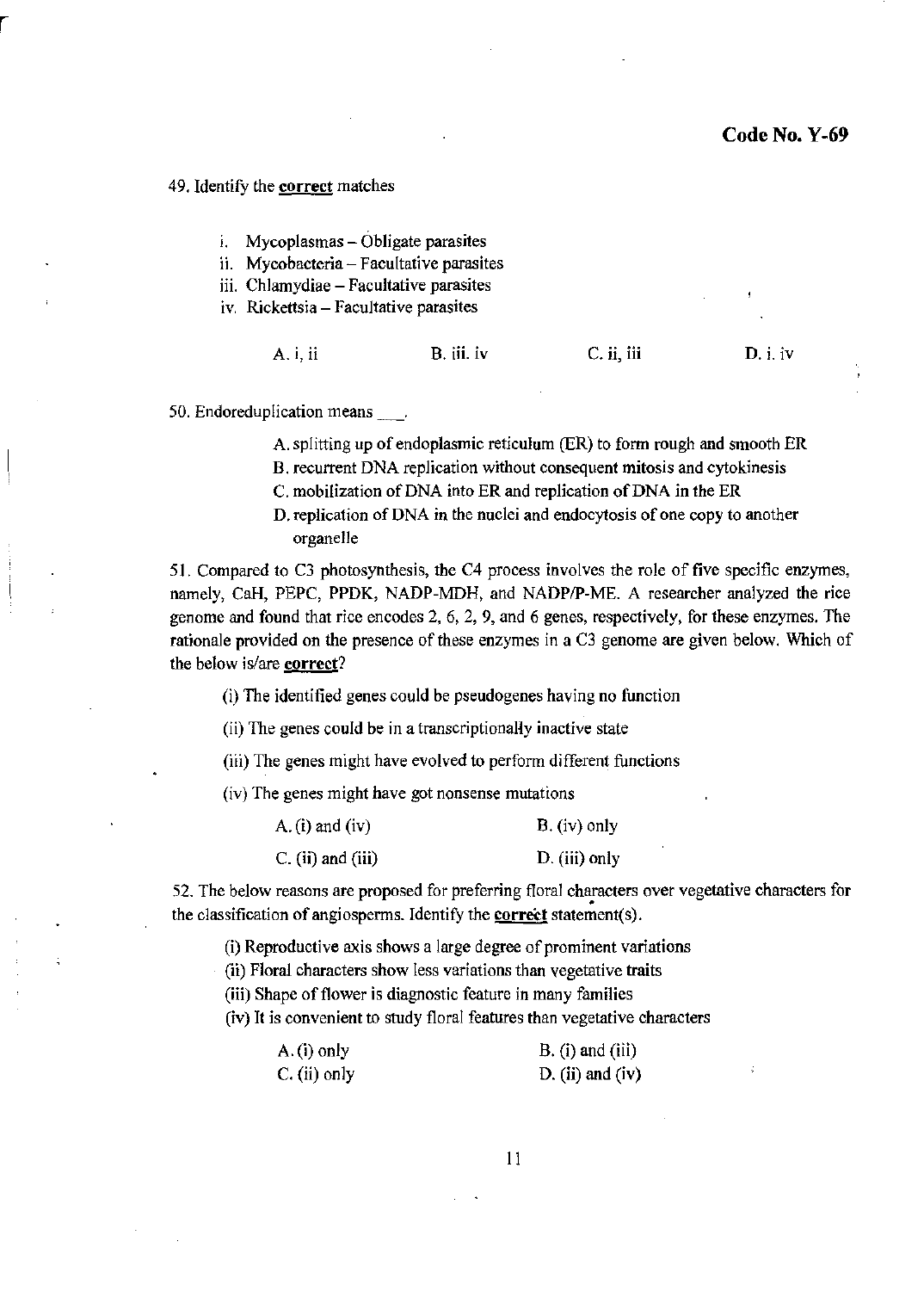**53. A genus with a single species is called** \_\_ .

| A. Atypic    | B. Monotypic |
|--------------|--------------|
| C. Solotypic | D. Neotypic  |

**54. A locus that explains a fraction** of the **genetic variance ofa gene expression phenotype is called** 

| A. eQTL | B. gQTL |
|---------|---------|
| C. mQTL | D. pQTL |

55. Bread wheat *(Triticum aestivum)* is used for preparing bread and roti, and durum wheat *(T.* **durum) is used in pasta. Consider the following comparative statements. Which** of the **below is/are correct?** 

**(i)** *T. aestivum* **is a hexaploid whereas** *T. durum* **is a tetraploid** 

**(ii)** *1. durum* **was originated in ancient Egypt and T.** *aestivum* **in Indus Valley** 

**(iii)** *T. aestivum* **has an additional 'C' genome that is absent in T.** *durum* 

**(iv)** *T. durum* **served as an ancestor for the evolution of** *T aestivum* 

| A. (i) only     | $B.$ (ii) and (iv)    |
|-----------------|-----------------------|
| C. (i) and (iv) | D. (i), (ii) and (iv) |

56. Match the NCBI database (I) with its correct description (II).

|                                          | н |                                                |  |
|------------------------------------------|---|------------------------------------------------|--|
| a. PubMed                                |   | (i) Annotated collection of DNA sequences      |  |
| b. SRA                                   |   | (ii) Gene expression profiles of sequence data |  |
| c. GenBank                               |   | (iii) Database of citations and abstracts      |  |
| d. GEO                                   |   | (iv) Next generation sequencing data           |  |
| A. $a(iii)$ , $b(ii)$ , $c(iv)$ , $d(i)$ |   | B. $a(iii)$ , $b(i)$ , $c(iv)$ , $d(ii)$       |  |
| C. $a(ii)$ , $b(iii)$ , $c(i)$ , $d(iv)$ |   | D. a(iii), $b(iv)$ , $c(i)$ , $d(ii)$          |  |

57. The correct grading of the below taxa in the descending order of Linnaean hierarchy is \_\_\_\_.

(i) Class (ii) Kingdom (iii) Phylum (iv) Order (v) Genus (vi) Family (vii) Species

A. (ii), (iii), (iv), (vi), (i), (v), (vii)

B. (vii), (v), (i), (vi), (iv), (iii), (ii) .

C. (ii), (iii), (i), (iv), (vi), (v), (vii)

D. (vii), (v), (vi), (iv), (i), (iii), (ii)

**58. The secondary metabolites are mainly synthesized through which of the following pathways?** 

| A. Shikimate pathway      | B. C3 pathway          |
|---------------------------|------------------------|
| C. C <sub>4</sub> pathway | D. β-oxidation pathway |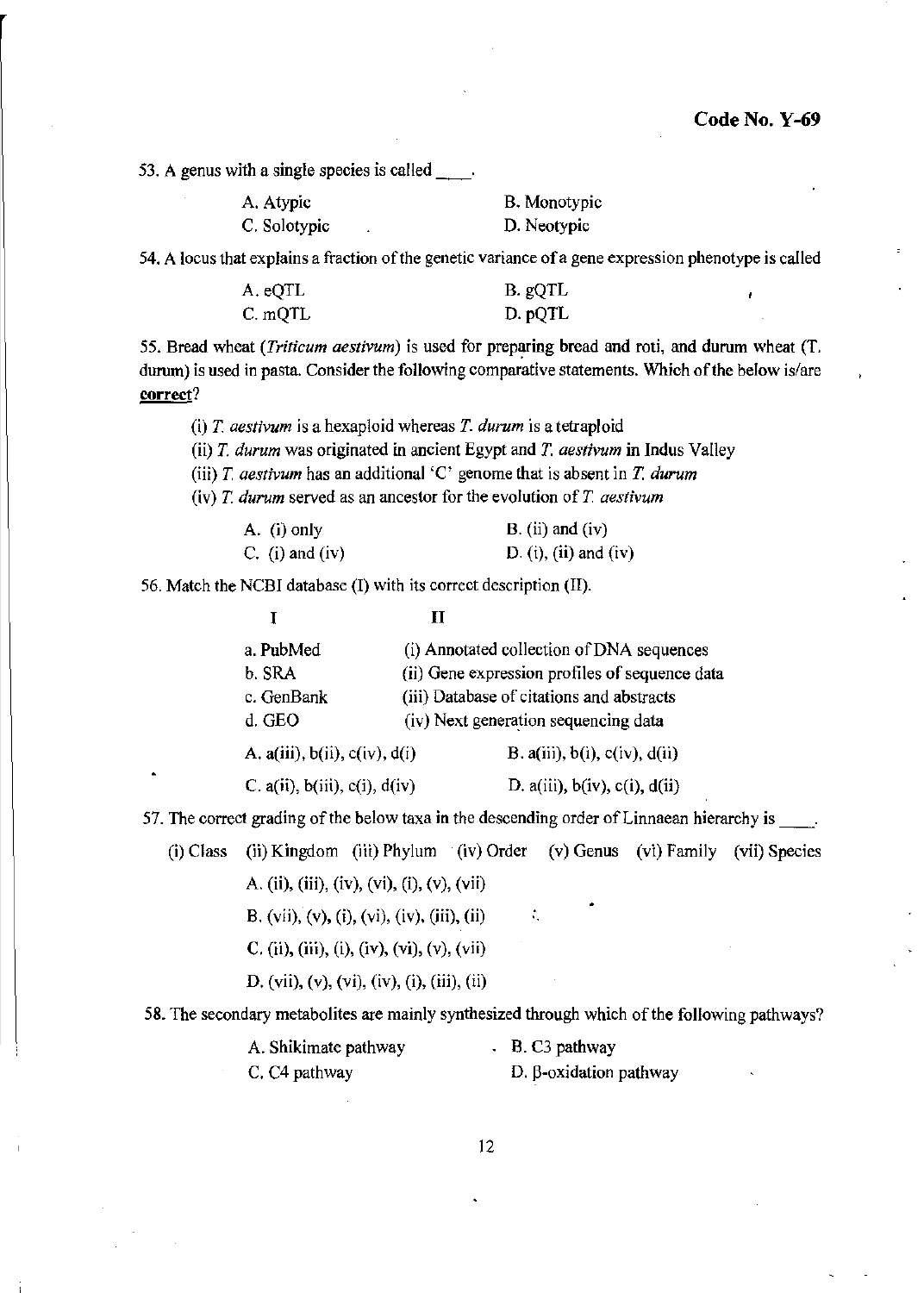59. What is the approximate genome size of Covid-19?

| A. 30 Kb |   | <b>B.</b> 30 Mb |
|----------|---|-----------------|
| C. 3Kb   | ٠ | D.3Mb           |

60. Which of the following are the names of plant disease resistance genes?

| A. $Cy3 & Cy5$    | $B.$ Hm $l \& RPS2$ |
|-------------------|---------------------|
| C. GENIE & $Xq28$ | $D.$ Bcl-2 & BRCA1  |

61. Identify the **correct** statements with respect to pedigree characteristics of X-linked dominant trait in human beings and choose the right options

I. Affected sons must have an affected mother

II. Affected daughters must have either an affected mother or an affected father

III. Affected mothers (if heterozygous) will pass the trait on to all their sons and not daughters

IV. Affected fathers will pass the trait on to all their daughters

A. Statements J, II and III are correct

B. Statements I, II and IV are correct

C. Statements I, JII and IV are correct

D. Statements II, III and IV are correct

62. Which of the following sequence of lipids are abundant in chloroplasts?

A. DGDG. MGDG, PG and SQDG

B. MGDG, DGDG. SQDG and PG

C. DGDG, MGDG, SQDG and PG

D. MGDG, DGDG. PG and SQDG

*63. Aphelenchoides besseyi* is plant pathogen which causes rice white tip, spring dwarf, and strawberry crimp disease. This pathogen is a

| A. bacteria | B. fungi $\cdot$ |
|-------------|------------------|
| C. virus    | D. nematode      |

64. In an organism, the phenotype of the offspring is determined by the genotype of the mother. This can be explained by

| A. Maternal inheritance    | B. Genome imprinting      |
|----------------------------|---------------------------|
| C. Genetic maternal effect | D. Epigenetic inheritance |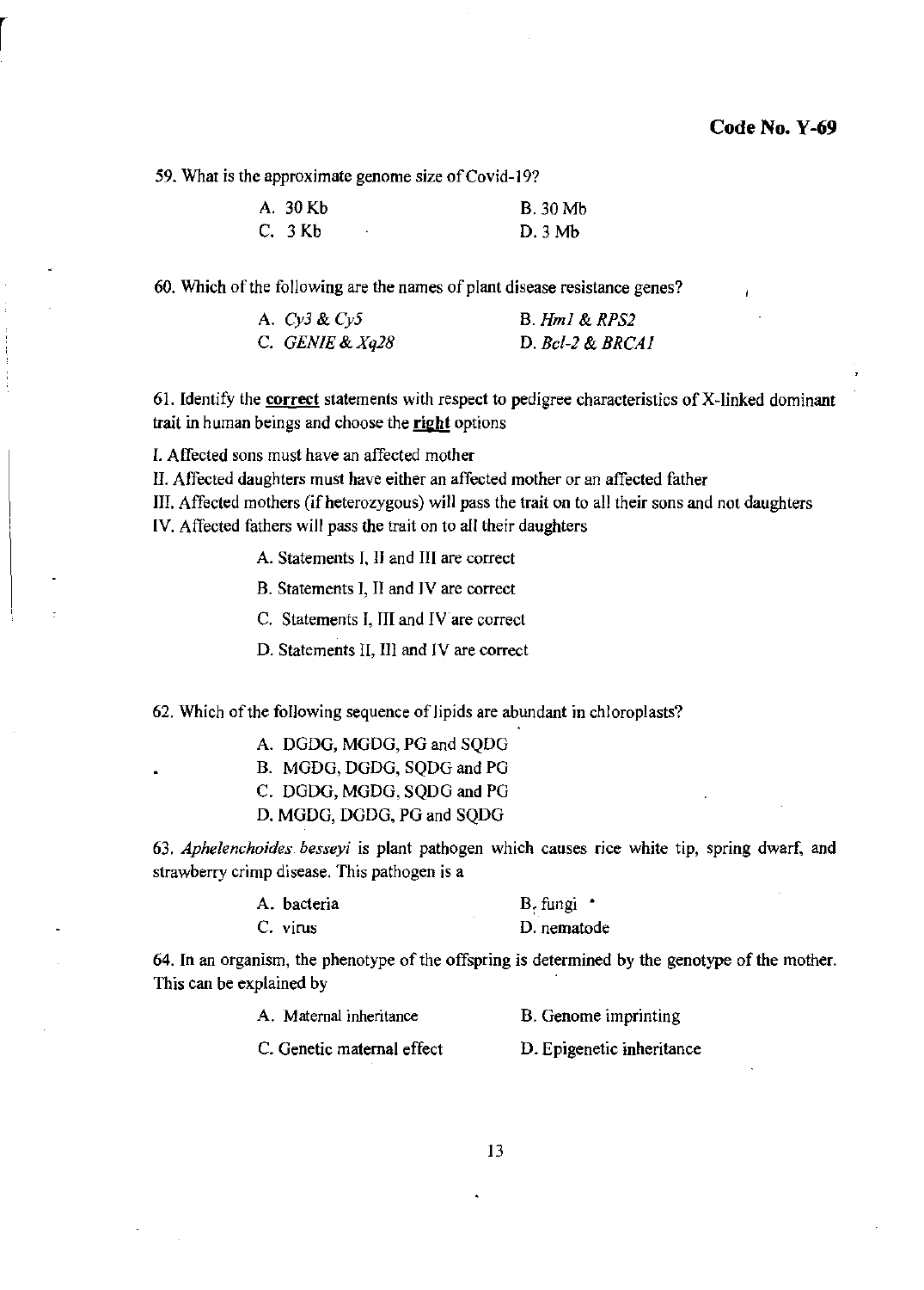65. In this question, a statement is given, followed by two conclusions. Select the **right** answer.

**Statement:** Under optimal conditions, C4 crop species can assimilate  $CO<sub>2</sub>$  at rates two to three times greater than that of C3 species. $\cdot$ 

Assumption 1: Rubisco is present in the leaf bundle sheath cells of  $C<sub>4</sub>$  plants where concentration of  $CO<sub>2</sub>$  may reach to several fold higher than that in C3 plants.

Assumption 2: Unlike C4 plants, photosynthesis of C3 plants is not inhibited by  $O_2$  and they have a very low C02 compensation point.

- A. Only assumption 1 is practical
- B. Only assumption 2 is practical
- C. Both assumptions are practical
- D. Neither assumption 1 nor assumption 2 is practical

66. Mapping of polygenes is usually carried through mating/hybridization between plants of diverse nature followed by screening of the segregating populations through molecular markers is known as:

- A. Quantitative trait loci analysis
- B. Qualitative trait analysis
- C. Monosomic analysis
- D. Regression analysis

67. Which of the following genes is not closely associated with the action or production of the plant hormone gibberellin?

| A. Reduced height I | B. Semi-dwarf 1  |
|---------------------|------------------|
| C. Shatterproof 4   | D. Submergence 1 |

68. Match the plant hormones listed in "A" with the associated receptors listed in "B".

|    | Α             |                            | В            |
|----|---------------|----------------------------|--------------|
| a. | Auxin         |                            | PYR/PYL/RCAR |
| Ъ, | Abscisic acid | $\ddot{\phantom{1}}$<br>11 | <b>CRE1</b>  |
| c. | Ethylene      | iii                        | TIR 1        |
|    | Cytokinin     | İ٧                         | ERS1         |

A.  $a(i)$ ,  $b(ii)$ ,  $c(iii)$ ,  $d(iv)$ C.  $a(ii)$ ,  $b(iv)$ ,  $c(i)$ ,  $d(iii)$ 

B.  $a(ii)$ ,  $b(iii)$ ,  $c(iv)$ ,  $d(i)$ D.  $a(iii)$ ,  $b(i)$ ,  $c(iv)$ ,  $d(ii)$